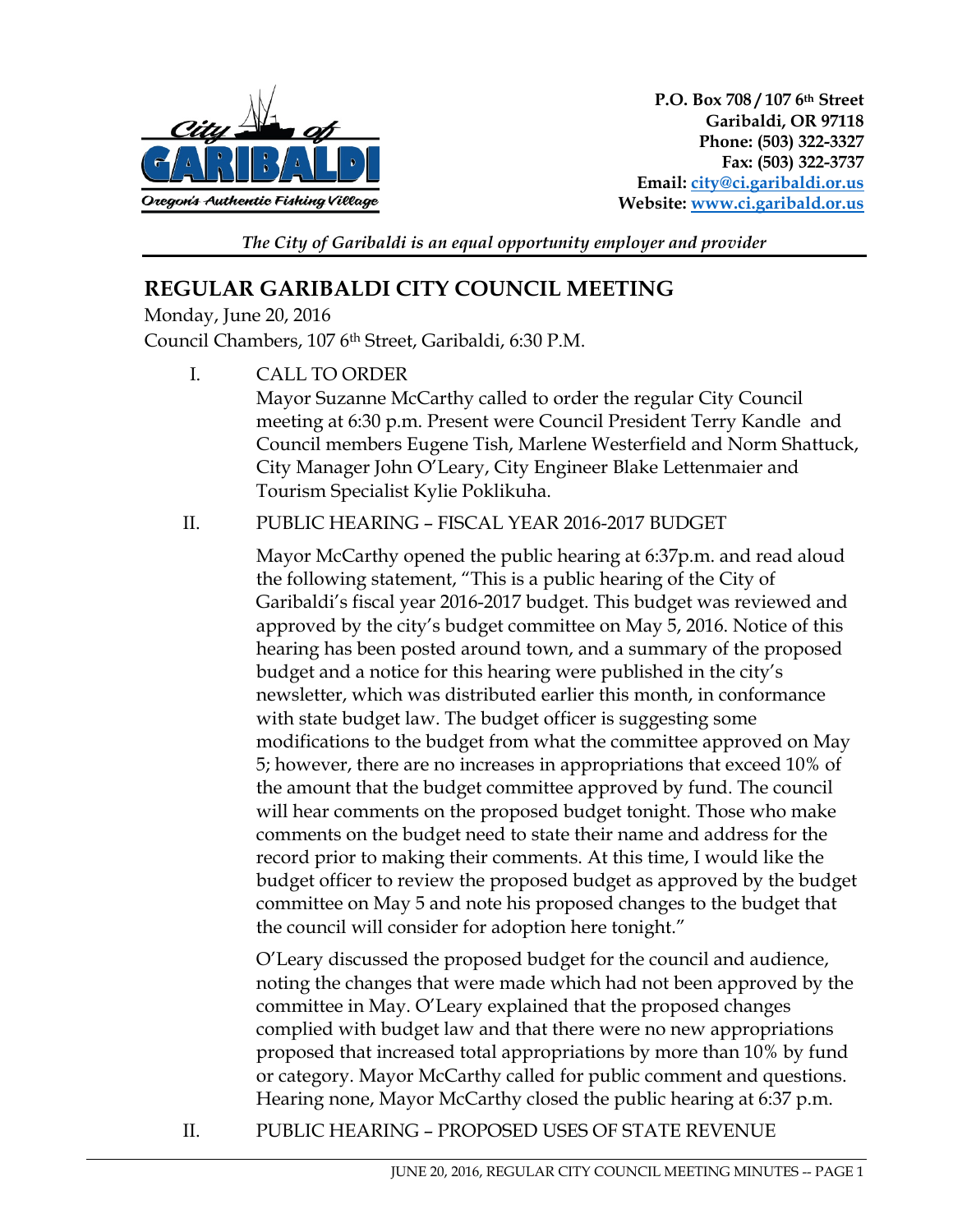### SHARING MONIES

Mayor McCarthy called to order the public hearing for the proposed uses of state revenue sharing funds at 6:37 p.m. and read aloud, "This hearing is to take public comment on the proposed use of State Revenue Sharing Funds. These funds are received in to the city's General Fund and Street Fund for use in departmental operations. Most of these revenues are traditionally identified for Fire Department operations, with the exception of fuel tax shared with the city, which is used for street maintenance and reconstruction. At this time the council will hear comments from the public. Please state your name and address for the record." Mayor McCarthy asked if anyone had any comments.

Hearing no other comments Mayor McCarthy closed the public hearing at 6:38 p.m.

## III. CONSENT CALENDAR

Mayor McCarthy asked if any council member wanted to remove any item from the Consent Calendar to Old Business. Hearing none, Mayor McCarthy called for a motion.

- A. Approval of Minutes May 16, 2016, Regular Council Meeting
- B. Adopting a Resolution Adopting the FY 2016-17 Budget for the City of Garibaldi, Making Appropriations, Levying and Categorizing Taxes
- C. Adopting a Resolution Making Budgeted Transfers for the 2015- 2016 Fiscal Year
- D. Adopting a Resolution Declaring the City's Election to Receive State Revenues
- E. Adopting a Resolution Continuing the Assessment of Franchise Fees on the City's Water and Wastewater Utilities for FY 16-17
- F. Resolution Extending Worker's Compensation Benefits to Volunteers of the City of Garibaldi
- G. Adopting a Resolution Re-Establishing the Advertising Reimbursement Program in the Transient Room Tax Fund
- H. Adopting a Resolution Authorizing Application for ODOT Special City Allotment Grant Funds

**MOTION Made by Cn Tish to approve the consent calendar as presented. Seconded by Cn Kandle. AYES: Kandle, McCarthy, Tish, Westerfield, Shattuck. NAYS: None. Motion passed unanimously.** 

IV. PUBLIC COMMENT

Jane Anderson – Use of Herbicides in Garibaldi

Anderson expressed concern that people who use public right of ways are unaware if biocides have been used in the area, and that young children and pregnant women are especially vulnerable to the use of these products. She requested that the city sign or mark off areas when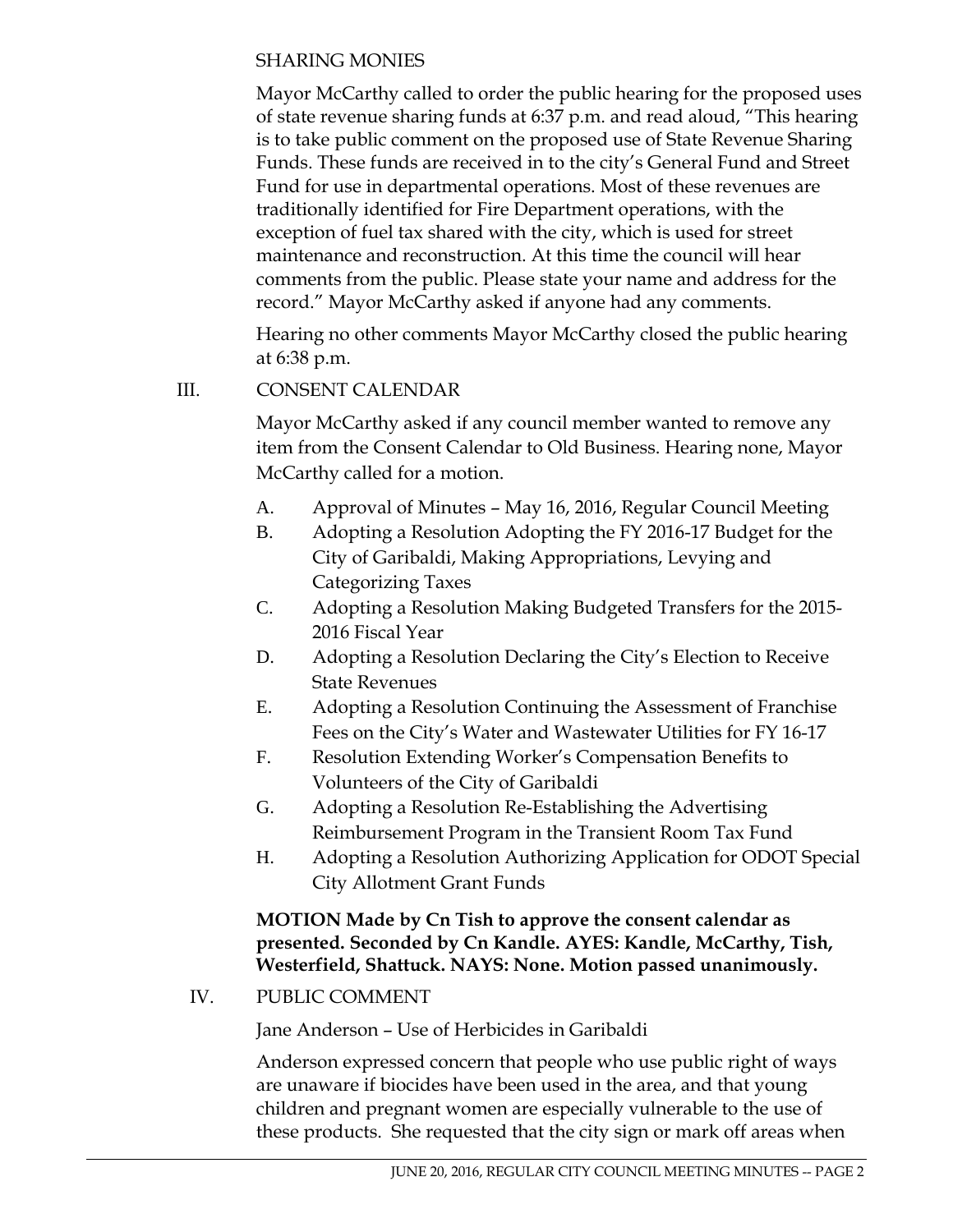biocides are being used. Anderson noted that it would be helpful if the city would post biocide warning information and include the information in the newsletter. Council discussed this issue with Anderson and staff. No decisions or actions were taken by the council. Mayor McCarthy thanked Anderson for her comments.

IIV. PRESENTATIONS

[None]

- V. CORRESPONDENCE [None]
- VII. COMMUNITY REPORT [None]
- VIII. OLD BUSINESS [None]
	- IX. NEW BUSINESS

A. Collective Bargaining Agreement with AFSCME – Consideration of Contract Approval

O'Leary discussed the proposed changes to the city's agreement with its represented employees with council.

**MOTION Made by Cn Kandle MOTION to approve an agreement between the City of Garibaldi and the represented city employees of Local 2734-2, AFSCME Council No. 75, as presented Cn Seconded by Cn Westerfield. AYES: Kandle, McCarthy, Westerfield, Shattuck. NAYS: None (***Recorders Note: Cn Tish abstained without a stated reason***). Motion passed.** 

X. STAFF REPORTS

*Legal.* None.

*Fire Department.* None.

*Police Department.* O'Leary provided a report on the new deputy.

*Public Works*. None.

*Planning Department*. O'Leary reported on the next planning committee meeting and provided an overview of the previous conditional use permit recently approved by the planning committee in May. O'Leary also discussed the request from the Salmonberry Trail workgroup to make changes to the city's Comp Plan to facilitate the development of the trail through Garibaldi, and noted that a date for the necessary public hearings should be set for this summer.

*Admin Department*. O'Leary

*a*. Community Hall remodel – O'Leary provided an update on the status of the project, anticipated construction start dates, and details of the